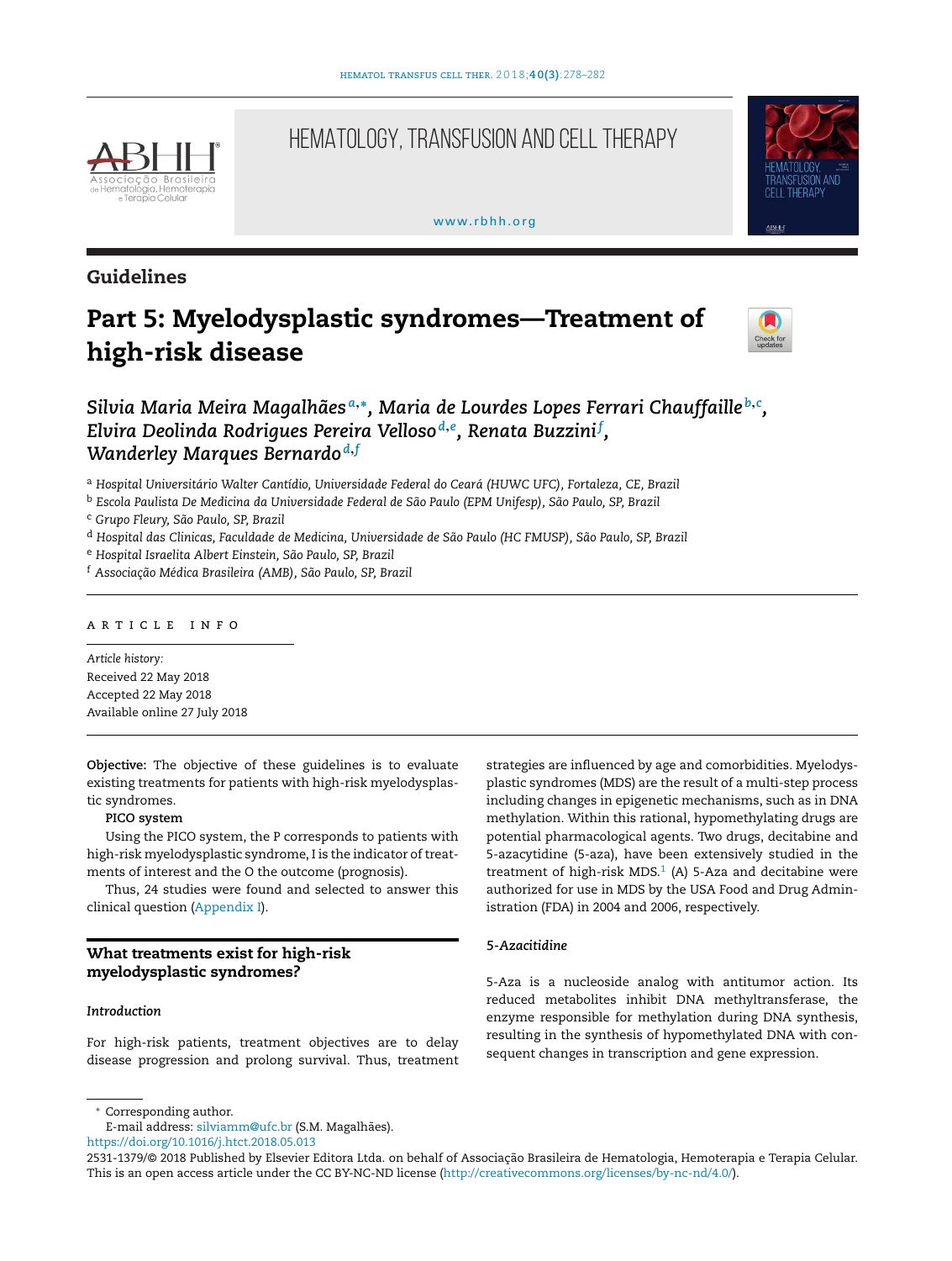One hundred and ninety-one patients with MDS received either 5-aza (75 mg/m<sup>2</sup>/day subcutaneously for 7 days every 28 days) or clinical support. Responses were achieved in 60% of patients who received 5-aza (7% complete response, 16% partial and 37% improvement in hematological parameters) compared to 5% (improvement) in those who received clinical support (*p*-value < 0.001). The median time to leukemic transformation or death was 21 months for the 5-aza group vs. 13 months for clinical support (*p*-value = 0.007). Survival analysis using 6 months as the cutoff point (comparing patients randomized to receive 5-aza with those who started 5-aza treatment after less than 6 months of clinical support and those who remained in the clinical support group or started 5 aza treatment after 6 months) found that the median survival was 18, 14 and 11 months, respectively. Patients treated with 5-aza had a better overall survival (OS) compared to the group who received support alone (*p*-value = 0.003). Transformation to acute myeloid leukemia (AML) occurred as the first event in 15% of the patients in the 5-aza group and in 38% of those who received support  $(p$ -value = 0.00[1](#page-3-0))<sup>1</sup> (A).

In another study, 358 patients with high-risk MDS were randomly assigned to receive conventional treatment (clinical support, low doses of cytarabine or chemotherapy) or 5-aza (75 mg/ $m^2$  for 7 days subcutaneously every 28 days for at least six cycles). After a median follow-up of 21.1 months, the median OS was 24.5 months in the 5-aza group compared to 15 months in the conventional treatment group (*p*-value = 0.0001); after 2 years of follow-up, the OS was 50.8 and 26.2%, respectively (*p*-value < 0.0001). OS was better with 5-aza for all cytogenetic subtypes, especially for patients with -7/7q-. The mean time of progression to AML was 17.8 months for the 5-aza group compared to 11.5 months for the conventional treatment group (*p*-value < 0.0001). The proportion of patients with complete and partial remission was significantly higher in the 5-aza group (29%) than in the conventional treatment group (12%). There was a better rate of transfusion independence (45% vs 11%; *p*-value < 0.0001) and reduction to 33% for the need for intravenous antibiotics in the 5-aza group compared to the best conventional treatment group<sup>2</sup> (A).

### *Decitabine*

Decitabine (5-aza-2 -deoxycytidine) indirectly depletes methylcytosine, leading to hypomethylation of target promoter genes. It was approved for patients with or without previous treatment for de novo MDS or secondary MDS, in all French–American–British (FAB) subtypes and for intermediate, high-risk and very high-risk disease according to the revised international prognostic scoring system (IPSS-R).

In an open, randomized 1:1 multicenter study in the USA and Canada, 170 MDS patients were randomized for decitabine (15 mg/m<sup>2</sup> IV) for 3 h every 8 h for 3 days (135 mg/m<sup>2</sup> dose per cycle) repeated every 6 weeks or the best supportive treatment. According to the International Working Group (IWG) 2006 criteria, there was a better response rate (17%) including complete response (9%) in the decitabine group (*p*-value < 0.001). The median response time of 10.3 months was associated with transfusion independence. Intermediate-2 and high-risk patients (IPSS) presented greater OS than the group that received supportive treatment (12 months vs. 6.8 months; *p*-value = 0.03). There was also a higher rate of cytogenetic remission (35% vs. 10%) and hematological improvement (30% vs. 7% $3^3$  $3^3$  (A).

In a randomized trial, decitabine was compared to the best supportive care by the European Organization for Research and Treatment of Cancer Leukemia Group and the German MDS Study Group. This trial included 233 patients with intermediate-2 or high-risk MDS according to the IPSS, who were aged 60 years or older and ineligible for chemotherapy. Decitabine was infused at the dose of 15 mg/m<sup>2</sup> for 4h, 3 times a day, for 5 days with this cycle being repeated every 6 weeks. OS was 10.1 months for the decitabine group and 8.5 months for the support group (*p*-value = 0.38), with a lower rate of leukemic transformation in the first group (22% vs. 33%; *p*value = 0.036). There were better response (13% vs. 0%), partial response (6% vs. 0%) and hematologic improvement rates (15% vs. 2%) and higher rates of grade 3 and 4 febrile neutropenia (22% vs. 7%) in the group treated with decitabine<sup>[4](#page-3-0)</sup> (A).

Thirty-seven patients with intermediate- or high-risk MDS (IPSS) received  $15-20 \,\mathrm{mg/m^2}$  of intravenous decitabine given for 1h daily for 5 days every 4 weeks. Patients receiving the 20 mg dose  $(n=34)$  had more grade 3 or higher nonhematological toxicity, including cerebral infarction (*n* = 1) and subdural hematoma (*n* = 1). Myelosuppression was frequent, and 17 patients received granulocyte colony-stimulating factor (G-CSF). One patient had grade 4 neutropenia and was excluded from the study. Of the 37 patients, complete response, partial response, complete bone marrow response and hematological improvement as defined by the IWG 2006 criteria<sup>5</sup> (D) were observed in seven (18.9%), three (8.1%), two (5.4%) and four (10.8%) patients, respectively. At baseline, the percentage of transfusion-independent patients was 26%; after five treatment cycles, this percentage increased to 41% of patients. The 2-year leukemia-free survival rate was 52%<sup>6</sup> (B).

A randomized study compared 77 patients with advanced stages of MDS and 18 patients with chronic myelomonocytic leukemia taking three different treatment regimens with decitabine: 20 mg/m<sup>2</sup> intravenously daily for 5 days, 20 mg/m<sup>2</sup> subcutaneously daily for 5 days and  $10 \,\mathrm{mg/m^2}$  intravenously daily for 10 days. The first scheme was chosen as optimal, leading to the highest complete response rate (39% vs. 21% vs. 24%, respectively;  $p$ -value < 0.05)<sup>7</sup> (A).

A meta-analysis of 11 studies and 1392 patients was performed to compare the efficacy, toxicity and survival after azacitidine and decitabine treatment. Partial response and hematologic improvement were significantly better with azacitidine. When compared to supportive therapy, only azacitidine was able to show improvements in OS and time of progression to leukemia. There was no difference between the two drugs with respect to complete response, transfusion independence or grade 3 and 4 hematological toxicity. Especially for over 75-year-old, high-risk patients, azacitidine is recommended as the first line treatment as it induces a better overall response and longer survival<sup>8</sup> (B).

In a study of prognostic predictors of the response to azacitidine involving 282 high-risk patients, performance status, unfavorable cytogenetics, presence of peripheral blood blasts and transfusion dependence were identified as independent adverse risk factors $9$  (B).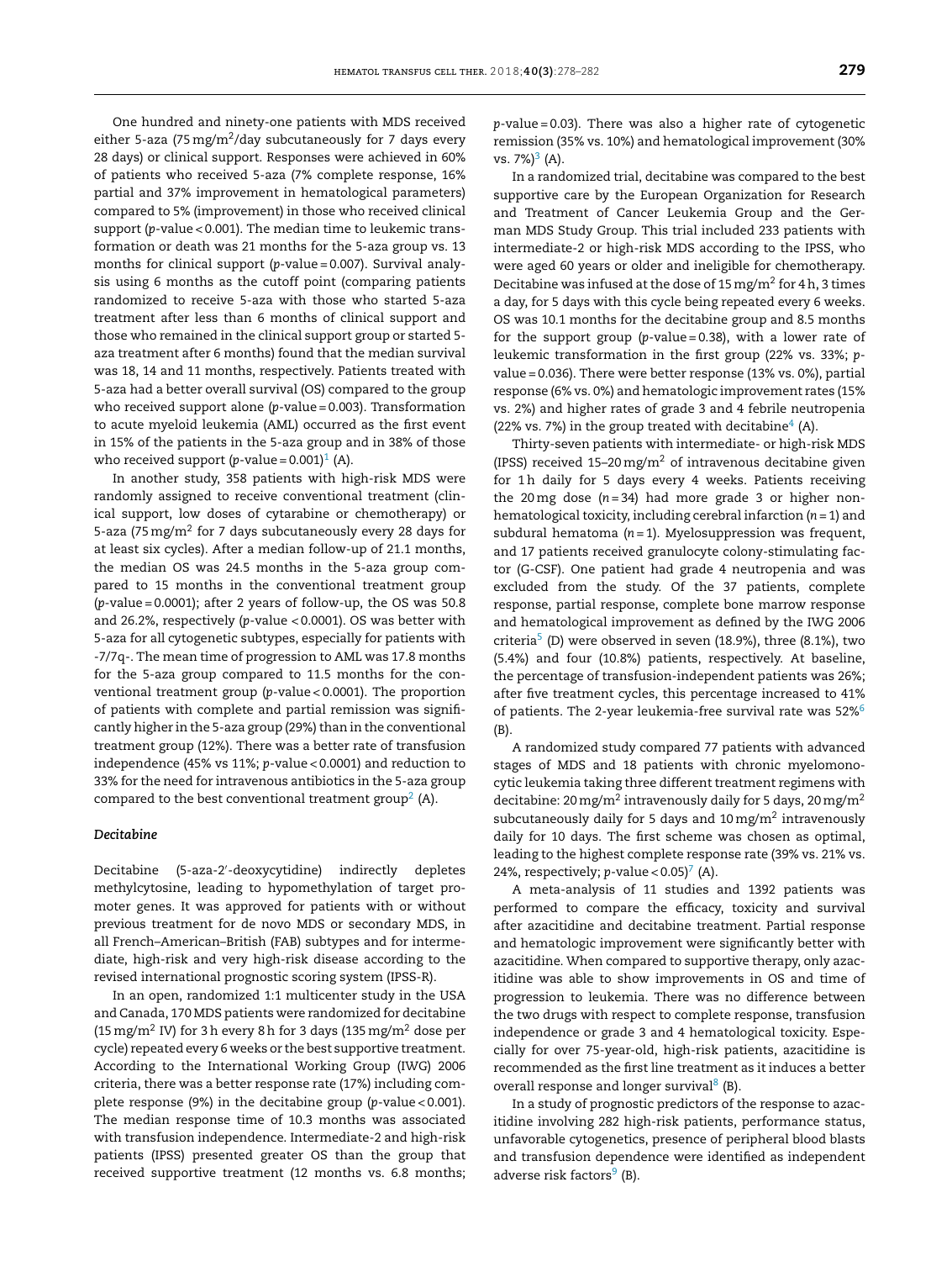Only retrospective studies with small numbers of cases aimed to evaluate the possible benefit of sequential treatment using hypomethylating drugs to treat high-risk MDS.

### *Decitabine plus thalidomide*

The efficacy of the combination of thalidomide and decitabine was evaluated in a randomized study. Thalidomide is a lowcost drug with broad immunomodulatory effects, such as downregulation of tumor necrosis factor alpha, upregulation of adhesion molecules and inhibition of angiogenesis.

Seventy-five high-risk IPSS patients received thalidomide plus decitabine or decitabine alone. Overall, 2-year survival for the first group was higher than for the second (50.6% vs. 40.2%; *p*-value < 0.05). Overall response, complete and partial response, AML-free survival and side effects did not present any statistically significant differences between the two groups $10$  (B).

## **Recommendations for use of hypomethylating agents**

Compared to conventional therapies, treatment with 5 azacidadine prolongs OS and decreases the risk of progression to AML in patients with high-risk MDS. Decitabine increases the response rate and transfusion independence and reduces the risk of leukemic transformation when compared to supportive treatment. Studies are inconsistent about the improvement in OS.

Thalidomide associated with decitabine increases OS compared to decitabine alone. Overall, complete and partial response rates, AML-free survival and side effects are not significantly different between thalidomide associated with decitabine and decitabine alone.

#### *Low-dose chemotherapy*

Low doses of cytarabine (Ara-C) and oral melphalan have been used in patients with MDS.

In a randomized, phase III study, 141 MDS patients were randomized to receive low doses of Ara-C  $(10 \,\mathrm{mg/m^2})$  twice daily subcutaneously) or supportive therapy. There was no difference in OS or time of progression to AML. There was a higher rate of infection and greater transfusion independence in the group treated with Ara- $C^{11}$  (A).

Two non-randomized studies with a small number of patients with MDS or AML treated with low doses of melphalan (2mg/day orally) showed a complete response rate of around 30%; in one study, the median response was 14.5 months $12,13$  (B).

#### *Intensive chemotherapy*

One study randomized high-risk MDS patients to receive conventional therapy (clinical support, low doses of cytarabine or chemotherapy) or 5-aza (75 mg/m<sup>2</sup> for 7 days every 28 days for at least six cycles). The results failed to demonstrate differences in the survival of patients treated with chemotherapy or 5-aza, probably because of the small number of patients who participated $2(A)$  $2(A)$ .

A retrospective study compared intensive chemotherapy or decitabine therapy in MDS matched according to risk calculated by the IPSS. Patients showed a higher OS and a lower mortality rate after induction with decitabine<sup>14</sup> (B).

Other studies using polychemotherapy regimens similar to those used for AML were tested but not in the form of randomized trials. Multiple chemotherapy regimens (topotecan-cytarabine, idarubicin-cytarabine and cyclophosphamide and fludarabine-cytarabine) used in a study of 510 patients with high-risk MDS had a complete response rate of 55%, induction mortality of 17% and survival rate of 8% in 5 years. Younger patients with normal karyotypes had a better overall response and the topotecan scheme had the lowest rate of complications<sup>15</sup> (B).

The FLAG regimen (fludarabine, high-dose cytarabine and G-CSF) was used in 42 patients with MDS (refractory anemia with excess blasts and refractory anemia with excess blasts in transformation) resulting in a complete remission rate of 74%, induction-related death of 9% and resistance of 17% with a median remission duration of 13 months. The presence of complex karyotypes conferred a worse response $^{16}$  $^{16}$  $^{16}$  (B).

#### *Hematopoietic stem-cell transplantation*

Allogeneic hematopoietic stem-cell transplantation (HSCT) is the only curative modality for MDS. The results are quite diverse in relation to disease-free survival (30–50%), treatment-related mortality (37–68%) and relapse (24–58%) in respect to the different modalities (related, unrelated, myeloablative or reduced intensity) and the different sources of cells (bone marrow, peripheral blood) performed at various stages of the disease, with or without previous treatments and in different centers. Therefore, less than half of the patients are cured. The treatment fails in most cases due to treatment-related mortality (TRM) and, currently, mainly due to relapse of the disease. Factors that affect treatment failure are related to the disease (percentage of blasts, cytopenias, bone marrow fibrosis, cytogenetics and mutations that are mainly related to relapse), to the patient (age, performance status, comorbidities, and transfusion dependence with a significant impact on TRM) and to factors related to transplantation that affect both relapse and TRM. A prognostic score system for the evolution of patients submitted to allogeneic transplantation in MDS was recently proposed based on the analysis of 2173 patients $17$  (B).

A randomized phase III study compared the results of allogeneic vs. autologous HSCT and chemotherapy in patients with MDS (intermediate—1, intermediate—2, highrisk IPSS) or AML secondary to MDS. This study analyzed 168 patients who achieved complete remission after one cycle of chemotherapy. Those who had compatible human leukocyte antigen (HLA) siblings were referred for allogeneic HSCT after one cycle of consolidation chemotherapy. Patients without donors who had achieved complete remission after the consolidation regimen were randomly assigned to a second course of consolidation or autologous HSCT with peripheral blood hematopoietic stem cells. Having an HLA-compatible donor resulted in better disease-free survival in patients with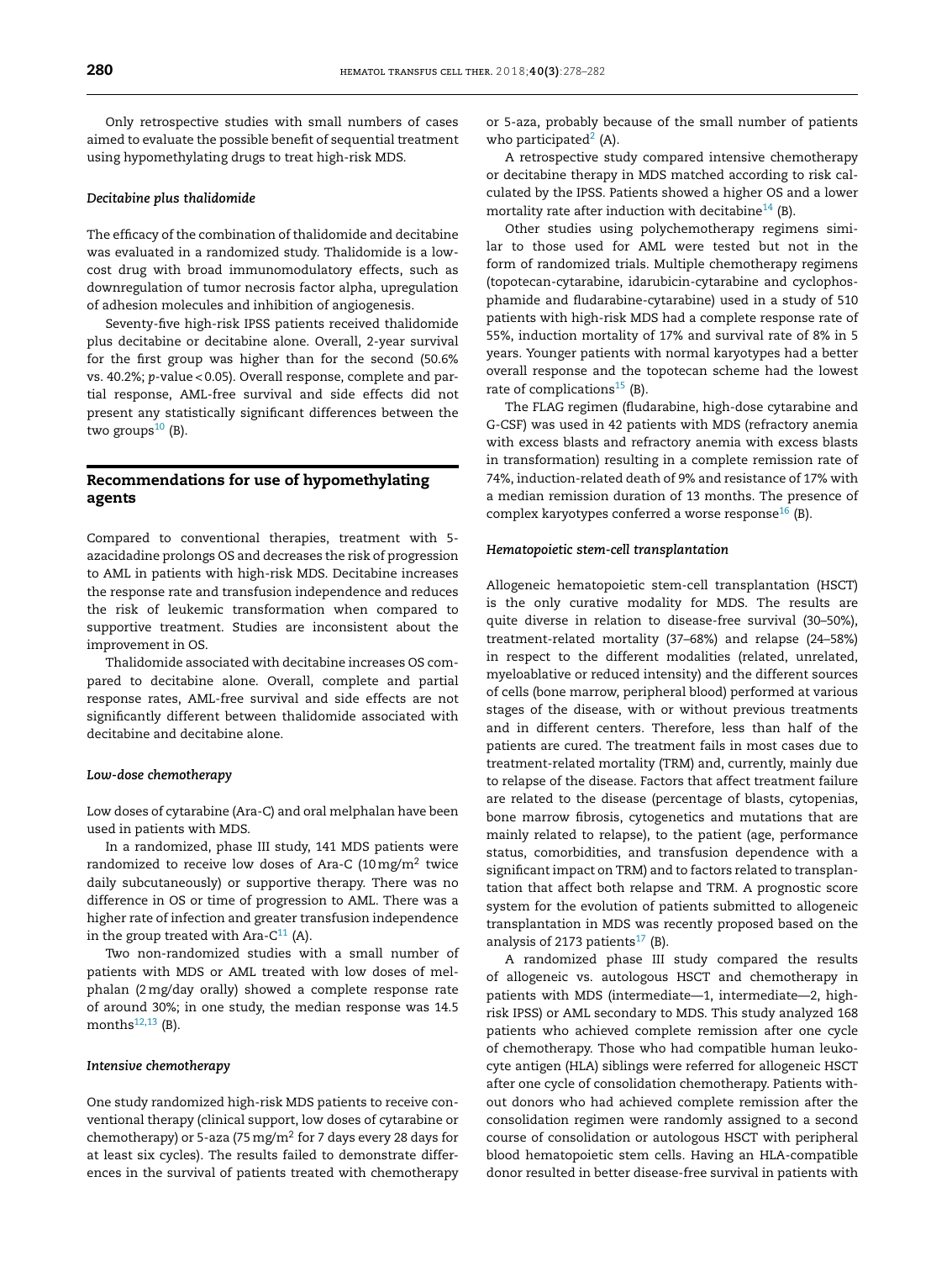<span id="page-3-0"></span>intermediate or poor cytogenetic characteristics, whereas no significant difference was observed between patients with or without donors in a low-risk cytogenetic category. Autologous transplantation did not improve survival compared to inten-sive chemotherapy<sup>[18](#page-4-0)</sup> (A).

The intensity of the myeloablative or reduced-intensity conditioning regimen was studied in two prospective randomized clinical trials. One was interrupted early due to the high incidence of relapse in the reduced-intensity conditioning group<sup>19</sup> (B).

In the second study, conducted by the European Society of Bone Marrow Transplantation (EBMT) in 129 patients, no significant differences were observed for TRM or relapse between the  $\arms^{20}$  $\arms^{20}$  $\arms^{20}$  (B). HLA-identical related transplantations are still the best option.

More recently, on analyzing 1728 patients using the IPSS-R and the "continuous-time multi-state model", one study reported a better life expectancy for patients whose HSCT was delayed from low-risk categories to intermediate-risk in younger patients and in those who had hypomethylated DNA before transplantation<sup>[21](#page-4-0)</sup> (B).

A consensus of recommendations for allogeneic transplantation in MDS was published by the EBMT and LeukemiaNet $^{22}$  $^{22}$  $^{22}$ (D).

## **Recommendations**

In the absence of randomized studies, the use of chemotherapeutic agents of AML-like regimens is suggested for under 65-year-old MDS patients with more than 10% of blasts and good prognosis cytogenetics, who are candidates for treatment intensification with allogeneic HSCT. Disease risk score and presence of comorbidities are recognized as relevant clinical variables for HSCT eligibility. Fit patients with higher-risk IPSS-R and those with lower-risk IPSS-R with poor-risk genetic features, profound cytopenias and high transfusion burden are candidates for HSCT. Patients with a very high MDS transplantation risk score have little chance of cure with standard HSCT. For patients with contraindications for high-intensity conditioning regimens, reduced intensity conditioning should be considered.

## **Conflicts of interest**

The authors declare no conflicts of interest.

### **Appendix A. Appendix I**

- **1. Clinical question** What treatments exist for high-risk MDS? **2. Structured question (PICO)** Patients with high-risk MDS Intervention hypomethylating agents (5-azacytidine and decitabine) Low-dose chemotherapy (low-dose ARA-C, melphalan) Polychemotherapy as in the treatment of AML Hematopoietic stem-cell transplantation Support therapy
	- Outcome prognosis/treatment

## **3. Initial eligibility criteria for studies**

- Components of PICO
- No time limit
- No limit of languages
- Full text availability

#### **4. Search strategies**

#1: (Myelodysplastic syndrome OR myelodysplastic syndromes OR dysmyelopoietic syndromes OR dysmyelopoietic syndrome OR hematopoietic myelodysplasia OR hematopoietic myelodysplasias) = 23 074 studies

**5. Selection of articles**

Initially selected by the title, sequentially by the abstract and finally by the full text, the latter being subjected to critical evaluation and extraction of outcomes related to the outcomes.

#### **6. Critical evaluation and strength of evidence**

The strength of the evidence of the studies was defined taking into account the study design and the corresponding risks of bias, the results of the analysis (magnitude and precision) and relevance and applicability (Oxford/GRADE).<sup>[23,24](#page-4-0)</sup>

## r e f e r enc e s

- 1. [Silverman](http://refhub.elsevier.com/S2531-1379(18)30109-3/sbref0125) [LR,](http://refhub.elsevier.com/S2531-1379(18)30109-3/sbref0125) [Demakos](http://refhub.elsevier.com/S2531-1379(18)30109-3/sbref0125) [EP,](http://refhub.elsevier.com/S2531-1379(18)30109-3/sbref0125) [Peterson](http://refhub.elsevier.com/S2531-1379(18)30109-3/sbref0125) [BL,](http://refhub.elsevier.com/S2531-1379(18)30109-3/sbref0125) [Kornblith](http://refhub.elsevier.com/S2531-1379(18)30109-3/sbref0125) [AB,](http://refhub.elsevier.com/S2531-1379(18)30109-3/sbref0125) [Holland](http://refhub.elsevier.com/S2531-1379(18)30109-3/sbref0125) [JC,](http://refhub.elsevier.com/S2531-1379(18)30109-3/sbref0125) [Odchimar-Reissig](http://refhub.elsevier.com/S2531-1379(18)30109-3/sbref0125) [R,](http://refhub.elsevier.com/S2531-1379(18)30109-3/sbref0125) [et](http://refhub.elsevier.com/S2531-1379(18)30109-3/sbref0125) [al.](http://refhub.elsevier.com/S2531-1379(18)30109-3/sbref0125) [Randomized](http://refhub.elsevier.com/S2531-1379(18)30109-3/sbref0125) [controlled](http://refhub.elsevier.com/S2531-1379(18)30109-3/sbref0125) [trial](http://refhub.elsevier.com/S2531-1379(18)30109-3/sbref0125) [of](http://refhub.elsevier.com/S2531-1379(18)30109-3/sbref0125) [5-azacitidine](http://refhub.elsevier.com/S2531-1379(18)30109-3/sbref0125) [in](http://refhub.elsevier.com/S2531-1379(18)30109-3/sbref0125) [patients](http://refhub.elsevier.com/S2531-1379(18)30109-3/sbref0125) [with](http://refhub.elsevier.com/S2531-1379(18)30109-3/sbref0125) [the](http://refhub.elsevier.com/S2531-1379(18)30109-3/sbref0125) [myelodysplastic](http://refhub.elsevier.com/S2531-1379(18)30109-3/sbref0125) [syndrome:](http://refhub.elsevier.com/S2531-1379(18)30109-3/sbref0125) [a](http://refhub.elsevier.com/S2531-1379(18)30109-3/sbref0125) [study](http://refhub.elsevier.com/S2531-1379(18)30109-3/sbref0125) [of](http://refhub.elsevier.com/S2531-1379(18)30109-3/sbref0125) [the](http://refhub.elsevier.com/S2531-1379(18)30109-3/sbref0125) [cancer](http://refhub.elsevier.com/S2531-1379(18)30109-3/sbref0125) [and](http://refhub.elsevier.com/S2531-1379(18)30109-3/sbref0125) [leukemia](http://refhub.elsevier.com/S2531-1379(18)30109-3/sbref0125) [group](http://refhub.elsevier.com/S2531-1379(18)30109-3/sbref0125) [B.](http://refhub.elsevier.com/S2531-1379(18)30109-3/sbref0125) [J](http://refhub.elsevier.com/S2531-1379(18)30109-3/sbref0125) [Clin](http://refhub.elsevier.com/S2531-1379(18)30109-3/sbref0125) [Oncol.](http://refhub.elsevier.com/S2531-1379(18)30109-3/sbref0125) [2002;20\(10\):2429–40.](http://refhub.elsevier.com/S2531-1379(18)30109-3/sbref0125)
- 2. [Fenaux](http://refhub.elsevier.com/S2531-1379(18)30109-3/sbref0130) [P,](http://refhub.elsevier.com/S2531-1379(18)30109-3/sbref0130) [Mufti](http://refhub.elsevier.com/S2531-1379(18)30109-3/sbref0130) [GJ,](http://refhub.elsevier.com/S2531-1379(18)30109-3/sbref0130) [Hellstrom-Lindberg](http://refhub.elsevier.com/S2531-1379(18)30109-3/sbref0130) [E,](http://refhub.elsevier.com/S2531-1379(18)30109-3/sbref0130) [Santini](http://refhub.elsevier.com/S2531-1379(18)30109-3/sbref0130) [V,](http://refhub.elsevier.com/S2531-1379(18)30109-3/sbref0130) [Finelli](http://refhub.elsevier.com/S2531-1379(18)30109-3/sbref0130) [C,](http://refhub.elsevier.com/S2531-1379(18)30109-3/sbref0130) [Giagounidis](http://refhub.elsevier.com/S2531-1379(18)30109-3/sbref0130) [A,](http://refhub.elsevier.com/S2531-1379(18)30109-3/sbref0130) [et](http://refhub.elsevier.com/S2531-1379(18)30109-3/sbref0130) [al.](http://refhub.elsevier.com/S2531-1379(18)30109-3/sbref0130) [Efficacy](http://refhub.elsevier.com/S2531-1379(18)30109-3/sbref0130) [of](http://refhub.elsevier.com/S2531-1379(18)30109-3/sbref0130) [5-azacitidine](http://refhub.elsevier.com/S2531-1379(18)30109-3/sbref0130) [compared](http://refhub.elsevier.com/S2531-1379(18)30109-3/sbref0130) [with](http://refhub.elsevier.com/S2531-1379(18)30109-3/sbref0130) [that](http://refhub.elsevier.com/S2531-1379(18)30109-3/sbref0130) [of](http://refhub.elsevier.com/S2531-1379(18)30109-3/sbref0130) [conventional](http://refhub.elsevier.com/S2531-1379(18)30109-3/sbref0130) [care](http://refhub.elsevier.com/S2531-1379(18)30109-3/sbref0130) [regimens](http://refhub.elsevier.com/S2531-1379(18)30109-3/sbref0130) [in](http://refhub.elsevier.com/S2531-1379(18)30109-3/sbref0130) [the](http://refhub.elsevier.com/S2531-1379(18)30109-3/sbref0130) [treatment](http://refhub.elsevier.com/S2531-1379(18)30109-3/sbref0130) [of](http://refhub.elsevier.com/S2531-1379(18)30109-3/sbref0130) [higher-risk](http://refhub.elsevier.com/S2531-1379(18)30109-3/sbref0130) [myelodysplastic](http://refhub.elsevier.com/S2531-1379(18)30109-3/sbref0130) [syndromes:](http://refhub.elsevier.com/S2531-1379(18)30109-3/sbref0130) [a](http://refhub.elsevier.com/S2531-1379(18)30109-3/sbref0130) [randomised,](http://refhub.elsevier.com/S2531-1379(18)30109-3/sbref0130) [open-label,](http://refhub.elsevier.com/S2531-1379(18)30109-3/sbref0130) [phase](http://refhub.elsevier.com/S2531-1379(18)30109-3/sbref0130) [III](http://refhub.elsevier.com/S2531-1379(18)30109-3/sbref0130) [study.](http://refhub.elsevier.com/S2531-1379(18)30109-3/sbref0130) [Lancet](http://refhub.elsevier.com/S2531-1379(18)30109-3/sbref0130) [Oncol.](http://refhub.elsevier.com/S2531-1379(18)30109-3/sbref0130) [2009;10\(3\):223](http://refhub.elsevier.com/S2531-1379(18)30109-3/sbref0130)–[32.](http://refhub.elsevier.com/S2531-1379(18)30109-3/sbref0130)
- 3. [Kantarjian](http://refhub.elsevier.com/S2531-1379(18)30109-3/sbref0135) [H,](http://refhub.elsevier.com/S2531-1379(18)30109-3/sbref0135) [Issa](http://refhub.elsevier.com/S2531-1379(18)30109-3/sbref0135) [JP,](http://refhub.elsevier.com/S2531-1379(18)30109-3/sbref0135) [Rosenfeld](http://refhub.elsevier.com/S2531-1379(18)30109-3/sbref0135) [CS,](http://refhub.elsevier.com/S2531-1379(18)30109-3/sbref0135) [Bennett](http://refhub.elsevier.com/S2531-1379(18)30109-3/sbref0135) [JM,](http://refhub.elsevier.com/S2531-1379(18)30109-3/sbref0135) [Albitar](http://refhub.elsevier.com/S2531-1379(18)30109-3/sbref0135) [M,](http://refhub.elsevier.com/S2531-1379(18)30109-3/sbref0135) [DiPersio](http://refhub.elsevier.com/S2531-1379(18)30109-3/sbref0135) [J,](http://refhub.elsevier.com/S2531-1379(18)30109-3/sbref0135) [et](http://refhub.elsevier.com/S2531-1379(18)30109-3/sbref0135) [al.](http://refhub.elsevier.com/S2531-1379(18)30109-3/sbref0135) [Decitabine](http://refhub.elsevier.com/S2531-1379(18)30109-3/sbref0135) [improves](http://refhub.elsevier.com/S2531-1379(18)30109-3/sbref0135) [patient](http://refhub.elsevier.com/S2531-1379(18)30109-3/sbref0135) [outcomes](http://refhub.elsevier.com/S2531-1379(18)30109-3/sbref0135) [in](http://refhub.elsevier.com/S2531-1379(18)30109-3/sbref0135) [myelodysplastic](http://refhub.elsevier.com/S2531-1379(18)30109-3/sbref0135) [syndromes:](http://refhub.elsevier.com/S2531-1379(18)30109-3/sbref0135) [results](http://refhub.elsevier.com/S2531-1379(18)30109-3/sbref0135) [of](http://refhub.elsevier.com/S2531-1379(18)30109-3/sbref0135) [a](http://refhub.elsevier.com/S2531-1379(18)30109-3/sbref0135) [phase](http://refhub.elsevier.com/S2531-1379(18)30109-3/sbref0135) [III](http://refhub.elsevier.com/S2531-1379(18)30109-3/sbref0135) [randomized](http://refhub.elsevier.com/S2531-1379(18)30109-3/sbref0135) [study.](http://refhub.elsevier.com/S2531-1379(18)30109-3/sbref0135) [Cancer.](http://refhub.elsevier.com/S2531-1379(18)30109-3/sbref0135) [2006;106\(8\):1794](http://refhub.elsevier.com/S2531-1379(18)30109-3/sbref0135)–[803.](http://refhub.elsevier.com/S2531-1379(18)30109-3/sbref0135)
- 4. [Lübbert](http://refhub.elsevier.com/S2531-1379(18)30109-3/sbref0140) [M,](http://refhub.elsevier.com/S2531-1379(18)30109-3/sbref0140) [Suciu](http://refhub.elsevier.com/S2531-1379(18)30109-3/sbref0140) [S,](http://refhub.elsevier.com/S2531-1379(18)30109-3/sbref0140) [Baila](http://refhub.elsevier.com/S2531-1379(18)30109-3/sbref0140) [L,](http://refhub.elsevier.com/S2531-1379(18)30109-3/sbref0140) [Rüter](http://refhub.elsevier.com/S2531-1379(18)30109-3/sbref0140) [BH,](http://refhub.elsevier.com/S2531-1379(18)30109-3/sbref0140) [Platzbecker](http://refhub.elsevier.com/S2531-1379(18)30109-3/sbref0140) [U,](http://refhub.elsevier.com/S2531-1379(18)30109-3/sbref0140) [Giagounidis](http://refhub.elsevier.com/S2531-1379(18)30109-3/sbref0140) [A,](http://refhub.elsevier.com/S2531-1379(18)30109-3/sbref0140) [et](http://refhub.elsevier.com/S2531-1379(18)30109-3/sbref0140) [al.](http://refhub.elsevier.com/S2531-1379(18)30109-3/sbref0140) [Low-dose](http://refhub.elsevier.com/S2531-1379(18)30109-3/sbref0140) [decitabine](http://refhub.elsevier.com/S2531-1379(18)30109-3/sbref0140) [versus](http://refhub.elsevier.com/S2531-1379(18)30109-3/sbref0140) [best](http://refhub.elsevier.com/S2531-1379(18)30109-3/sbref0140) [supportive](http://refhub.elsevier.com/S2531-1379(18)30109-3/sbref0140) [care](http://refhub.elsevier.com/S2531-1379(18)30109-3/sbref0140) [in](http://refhub.elsevier.com/S2531-1379(18)30109-3/sbref0140) [elderly](http://refhub.elsevier.com/S2531-1379(18)30109-3/sbref0140) [patients](http://refhub.elsevier.com/S2531-1379(18)30109-3/sbref0140) [with](http://refhub.elsevier.com/S2531-1379(18)30109-3/sbref0140) [intermediate-](http://refhub.elsevier.com/S2531-1379(18)30109-3/sbref0140) [or](http://refhub.elsevier.com/S2531-1379(18)30109-3/sbref0140) [high-risk](http://refhub.elsevier.com/S2531-1379(18)30109-3/sbref0140) [myelodysplastic](http://refhub.elsevier.com/S2531-1379(18)30109-3/sbref0140) [syndrome](http://refhub.elsevier.com/S2531-1379(18)30109-3/sbref0140) [\(MDS\)](http://refhub.elsevier.com/S2531-1379(18)30109-3/sbref0140) [ineligible](http://refhub.elsevier.com/S2531-1379(18)30109-3/sbref0140) [for](http://refhub.elsevier.com/S2531-1379(18)30109-3/sbref0140) [intensive](http://refhub.elsevier.com/S2531-1379(18)30109-3/sbref0140) [chemotherapy:](http://refhub.elsevier.com/S2531-1379(18)30109-3/sbref0140) [final](http://refhub.elsevier.com/S2531-1379(18)30109-3/sbref0140) [results](http://refhub.elsevier.com/S2531-1379(18)30109-3/sbref0140) [of](http://refhub.elsevier.com/S2531-1379(18)30109-3/sbref0140) [the](http://refhub.elsevier.com/S2531-1379(18)30109-3/sbref0140) [randomized](http://refhub.elsevier.com/S2531-1379(18)30109-3/sbref0140) [phase](http://refhub.elsevier.com/S2531-1379(18)30109-3/sbref0140) [III](http://refhub.elsevier.com/S2531-1379(18)30109-3/sbref0140) [study](http://refhub.elsevier.com/S2531-1379(18)30109-3/sbref0140) [of](http://refhub.elsevier.com/S2531-1379(18)30109-3/sbref0140) [the](http://refhub.elsevier.com/S2531-1379(18)30109-3/sbref0140) [European](http://refhub.elsevier.com/S2531-1379(18)30109-3/sbref0140) [Organisation](http://refhub.elsevier.com/S2531-1379(18)30109-3/sbref0140) [for](http://refhub.elsevier.com/S2531-1379(18)30109-3/sbref0140) [Research](http://refhub.elsevier.com/S2531-1379(18)30109-3/sbref0140) [and](http://refhub.elsevier.com/S2531-1379(18)30109-3/sbref0140) [Treatment](http://refhub.elsevier.com/S2531-1379(18)30109-3/sbref0140) [of](http://refhub.elsevier.com/S2531-1379(18)30109-3/sbref0140) [Cancer](http://refhub.elsevier.com/S2531-1379(18)30109-3/sbref0140) [Leukemia](http://refhub.elsevier.com/S2531-1379(18)30109-3/sbref0140) [Group](http://refhub.elsevier.com/S2531-1379(18)30109-3/sbref0140) [and](http://refhub.elsevier.com/S2531-1379(18)30109-3/sbref0140) [the](http://refhub.elsevier.com/S2531-1379(18)30109-3/sbref0140) [German](http://refhub.elsevier.com/S2531-1379(18)30109-3/sbref0140) [MDS](http://refhub.elsevier.com/S2531-1379(18)30109-3/sbref0140) [Study](http://refhub.elsevier.com/S2531-1379(18)30109-3/sbref0140) [Group.](http://refhub.elsevier.com/S2531-1379(18)30109-3/sbref0140) [Clin](http://refhub.elsevier.com/S2531-1379(18)30109-3/sbref0140) [Oncol.](http://refhub.elsevier.com/S2531-1379(18)30109-3/sbref0140) [2011;29\(15\):1987–96.](http://refhub.elsevier.com/S2531-1379(18)30109-3/sbref0140)
- 5. [Cheson](http://refhub.elsevier.com/S2531-1379(18)30109-3/sbref0145) [BD,](http://refhub.elsevier.com/S2531-1379(18)30109-3/sbref0145) [Greenberg](http://refhub.elsevier.com/S2531-1379(18)30109-3/sbref0145) [PL,](http://refhub.elsevier.com/S2531-1379(18)30109-3/sbref0145) [Bennett](http://refhub.elsevier.com/S2531-1379(18)30109-3/sbref0145) [JM,](http://refhub.elsevier.com/S2531-1379(18)30109-3/sbref0145) [Lowenberg](http://refhub.elsevier.com/S2531-1379(18)30109-3/sbref0145) [B,](http://refhub.elsevier.com/S2531-1379(18)30109-3/sbref0145) [Wijermans](http://refhub.elsevier.com/S2531-1379(18)30109-3/sbref0145) [PW,](http://refhub.elsevier.com/S2531-1379(18)30109-3/sbref0145) [Nimer](http://refhub.elsevier.com/S2531-1379(18)30109-3/sbref0145) [SD,](http://refhub.elsevier.com/S2531-1379(18)30109-3/sbref0145) [et](http://refhub.elsevier.com/S2531-1379(18)30109-3/sbref0145) [al.,](http://refhub.elsevier.com/S2531-1379(18)30109-3/sbref0145) [Clinical](http://refhub.elsevier.com/S2531-1379(18)30109-3/sbref0145) [application](http://refhub.elsevier.com/S2531-1379(18)30109-3/sbref0145) [and](http://refhub.elsevier.com/S2531-1379(18)30109-3/sbref0145) [proposal](http://refhub.elsevier.com/S2531-1379(18)30109-3/sbref0145) [for](http://refhub.elsevier.com/S2531-1379(18)30109-3/sbref0145) [modification](http://refhub.elsevier.com/S2531-1379(18)30109-3/sbref0145) [of](http://refhub.elsevier.com/S2531-1379(18)30109-3/sbref0145) [the](http://refhub.elsevier.com/S2531-1379(18)30109-3/sbref0145) [International](http://refhub.elsevier.com/S2531-1379(18)30109-3/sbref0145) [Working](http://refhub.elsevier.com/S2531-1379(18)30109-3/sbref0145) [Group](http://refhub.elsevier.com/S2531-1379(18)30109-3/sbref0145) [\(IWG\)](http://refhub.elsevier.com/S2531-1379(18)30109-3/sbref0145) [response](http://refhub.elsevier.com/S2531-1379(18)30109-3/sbref0145) [criteria](http://refhub.elsevier.com/S2531-1379(18)30109-3/sbref0145) [in](http://refhub.elsevier.com/S2531-1379(18)30109-3/sbref0145) [myelodysplasia.](http://refhub.elsevier.com/S2531-1379(18)30109-3/sbref0145) [Blood.](http://refhub.elsevier.com/S2531-1379(18)30109-3/sbref0145) [2006;108\(2\):419–25.](http://refhub.elsevier.com/S2531-1379(18)30109-3/sbref0145)
- 6. [Oki](http://refhub.elsevier.com/S2531-1379(18)30109-3/sbref0150) [Y,](http://refhub.elsevier.com/S2531-1379(18)30109-3/sbref0150) [Kondo](http://refhub.elsevier.com/S2531-1379(18)30109-3/sbref0150) [Y,](http://refhub.elsevier.com/S2531-1379(18)30109-3/sbref0150) [Yamamoto](http://refhub.elsevier.com/S2531-1379(18)30109-3/sbref0150) [K,](http://refhub.elsevier.com/S2531-1379(18)30109-3/sbref0150) [Ogura](http://refhub.elsevier.com/S2531-1379(18)30109-3/sbref0150) [M,](http://refhub.elsevier.com/S2531-1379(18)30109-3/sbref0150) [Kasai](http://refhub.elsevier.com/S2531-1379(18)30109-3/sbref0150) [M,](http://refhub.elsevier.com/S2531-1379(18)30109-3/sbref0150) [Kobayashi](http://refhub.elsevier.com/S2531-1379(18)30109-3/sbref0150) [Y,](http://refhub.elsevier.com/S2531-1379(18)30109-3/sbref0150) [et](http://refhub.elsevier.com/S2531-1379(18)30109-3/sbref0150) [al.](http://refhub.elsevier.com/S2531-1379(18)30109-3/sbref0150) [Phase](http://refhub.elsevier.com/S2531-1379(18)30109-3/sbref0150) [I/II](http://refhub.elsevier.com/S2531-1379(18)30109-3/sbref0150) [study](http://refhub.elsevier.com/S2531-1379(18)30109-3/sbref0150) [of](http://refhub.elsevier.com/S2531-1379(18)30109-3/sbref0150) [decitabine](http://refhub.elsevier.com/S2531-1379(18)30109-3/sbref0150) [in](http://refhub.elsevier.com/S2531-1379(18)30109-3/sbref0150) [patients](http://refhub.elsevier.com/S2531-1379(18)30109-3/sbref0150) [with](http://refhub.elsevier.com/S2531-1379(18)30109-3/sbref0150) [myelodysplastic](http://refhub.elsevier.com/S2531-1379(18)30109-3/sbref0150) [syndrome:](http://refhub.elsevier.com/S2531-1379(18)30109-3/sbref0150) [a](http://refhub.elsevier.com/S2531-1379(18)30109-3/sbref0150) [multi-center](http://refhub.elsevier.com/S2531-1379(18)30109-3/sbref0150) [study](http://refhub.elsevier.com/S2531-1379(18)30109-3/sbref0150) [in](http://refhub.elsevier.com/S2531-1379(18)30109-3/sbref0150) [Japan.](http://refhub.elsevier.com/S2531-1379(18)30109-3/sbref0150) [Cancer](http://refhub.elsevier.com/S2531-1379(18)30109-3/sbref0150) [Sci.](http://refhub.elsevier.com/S2531-1379(18)30109-3/sbref0150) [2012;103\(10\):1839–47.](http://refhub.elsevier.com/S2531-1379(18)30109-3/sbref0150)
- 7. [Kantarjian](http://refhub.elsevier.com/S2531-1379(18)30109-3/sbref0155) [H,](http://refhub.elsevier.com/S2531-1379(18)30109-3/sbref0155) [Oki](http://refhub.elsevier.com/S2531-1379(18)30109-3/sbref0155) [Y,](http://refhub.elsevier.com/S2531-1379(18)30109-3/sbref0155) [Garcia-Manero](http://refhub.elsevier.com/S2531-1379(18)30109-3/sbref0155) [G,](http://refhub.elsevier.com/S2531-1379(18)30109-3/sbref0155) [Huang](http://refhub.elsevier.com/S2531-1379(18)30109-3/sbref0155) [X,](http://refhub.elsevier.com/S2531-1379(18)30109-3/sbref0155) [O'Brien](http://refhub.elsevier.com/S2531-1379(18)30109-3/sbref0155) [S,](http://refhub.elsevier.com/S2531-1379(18)30109-3/sbref0155) [Cortes](http://refhub.elsevier.com/S2531-1379(18)30109-3/sbref0155) [J,](http://refhub.elsevier.com/S2531-1379(18)30109-3/sbref0155) [et](http://refhub.elsevier.com/S2531-1379(18)30109-3/sbref0155) [al.](http://refhub.elsevier.com/S2531-1379(18)30109-3/sbref0155) [Results](http://refhub.elsevier.com/S2531-1379(18)30109-3/sbref0155) [of](http://refhub.elsevier.com/S2531-1379(18)30109-3/sbref0155) [a](http://refhub.elsevier.com/S2531-1379(18)30109-3/sbref0155) [randomized](http://refhub.elsevier.com/S2531-1379(18)30109-3/sbref0155) [study](http://refhub.elsevier.com/S2531-1379(18)30109-3/sbref0155) [of](http://refhub.elsevier.com/S2531-1379(18)30109-3/sbref0155) [3](http://refhub.elsevier.com/S2531-1379(18)30109-3/sbref0155) [schedules](http://refhub.elsevier.com/S2531-1379(18)30109-3/sbref0155) [of](http://refhub.elsevier.com/S2531-1379(18)30109-3/sbref0155) [low-dose](http://refhub.elsevier.com/S2531-1379(18)30109-3/sbref0155) [decitabine](http://refhub.elsevier.com/S2531-1379(18)30109-3/sbref0155) [in](http://refhub.elsevier.com/S2531-1379(18)30109-3/sbref0155) [higher-risk](http://refhub.elsevier.com/S2531-1379(18)30109-3/sbref0155) [myelodysplastic](http://refhub.elsevier.com/S2531-1379(18)30109-3/sbref0155) [syndrome](http://refhub.elsevier.com/S2531-1379(18)30109-3/sbref0155) [and](http://refhub.elsevier.com/S2531-1379(18)30109-3/sbref0155) [chronic](http://refhub.elsevier.com/S2531-1379(18)30109-3/sbref0155) [myelomonocytic](http://refhub.elsevier.com/S2531-1379(18)30109-3/sbref0155) [leukemia.](http://refhub.elsevier.com/S2531-1379(18)30109-3/sbref0155) [Blood.](http://refhub.elsevier.com/S2531-1379(18)30109-3/sbref0155) [2007;109\(1\):52](http://refhub.elsevier.com/S2531-1379(18)30109-3/sbref0155)–[7.](http://refhub.elsevier.com/S2531-1379(18)30109-3/sbref0155)
- 8. [Xie](http://refhub.elsevier.com/S2531-1379(18)30109-3/sbref0160) [M,](http://refhub.elsevier.com/S2531-1379(18)30109-3/sbref0160) [Jiang](http://refhub.elsevier.com/S2531-1379(18)30109-3/sbref0160) [Q,](http://refhub.elsevier.com/S2531-1379(18)30109-3/sbref0160) [Xie](http://refhub.elsevier.com/S2531-1379(18)30109-3/sbref0160) [Y.](http://refhub.elsevier.com/S2531-1379(18)30109-3/sbref0160) [Comparison](http://refhub.elsevier.com/S2531-1379(18)30109-3/sbref0160) [between](http://refhub.elsevier.com/S2531-1379(18)30109-3/sbref0160) [decitabine](http://refhub.elsevier.com/S2531-1379(18)30109-3/sbref0160) [and](http://refhub.elsevier.com/S2531-1379(18)30109-3/sbref0160) [azacitidine](http://refhub.elsevier.com/S2531-1379(18)30109-3/sbref0160) [for](http://refhub.elsevier.com/S2531-1379(18)30109-3/sbref0160) [the](http://refhub.elsevier.com/S2531-1379(18)30109-3/sbref0160) [treatment](http://refhub.elsevier.com/S2531-1379(18)30109-3/sbref0160) [of](http://refhub.elsevier.com/S2531-1379(18)30109-3/sbref0160) [myelodysplastic](http://refhub.elsevier.com/S2531-1379(18)30109-3/sbref0160) [syndrome:](http://refhub.elsevier.com/S2531-1379(18)30109-3/sbref0160) [a](http://refhub.elsevier.com/S2531-1379(18)30109-3/sbref0160)